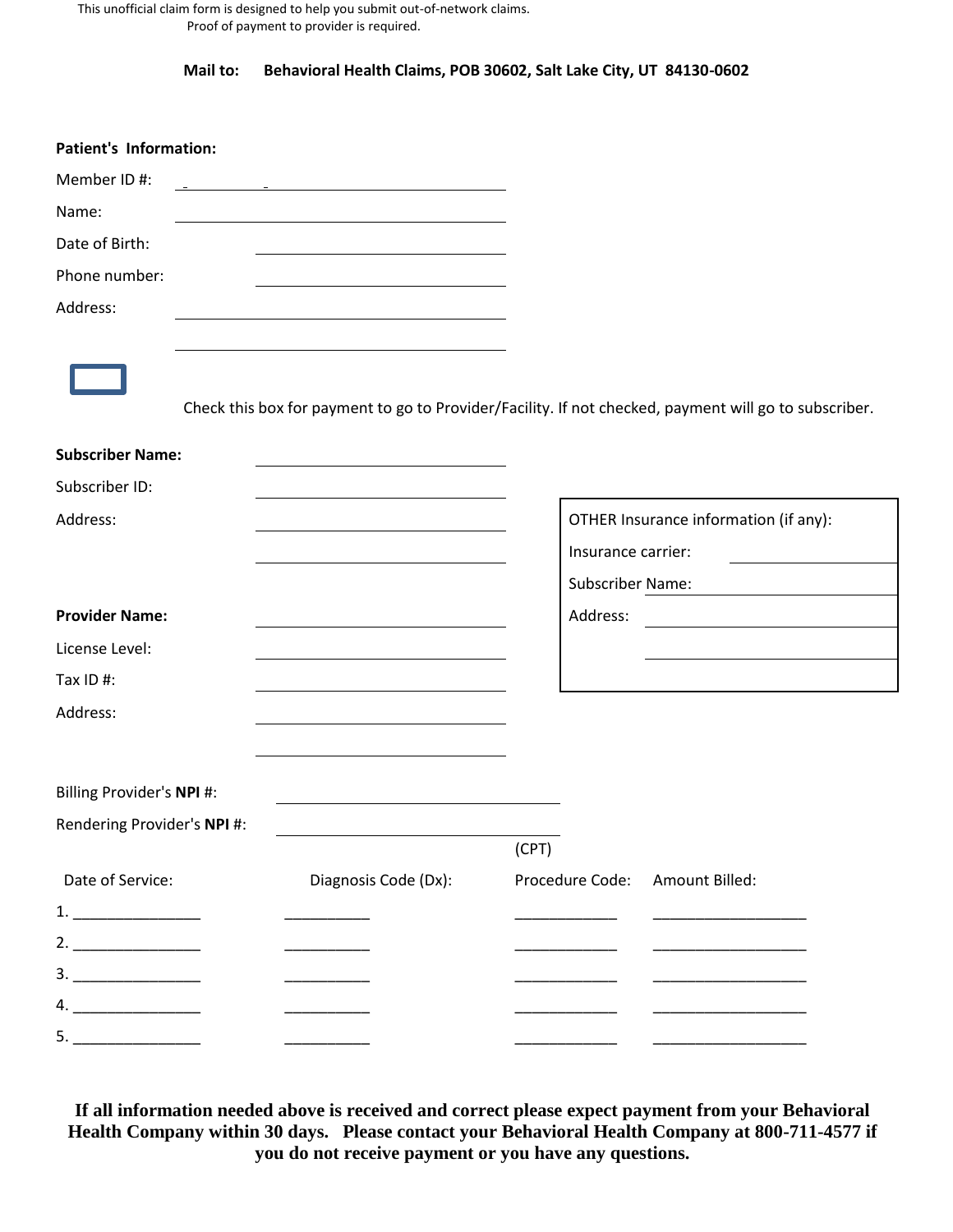

A division of Providence Health Assurance

## **Non‐discriminationStatement**

Providence Health Plan and Providence Health Assurance comply with applicable Federal civil rights laws and do not discriminate on the basis of race, color, national origin, age, disability, or sex. Providence Health Plan and Providence Health Assurance do not exclude people or treat them differently because of race, color, national origin, age, disability, or sex.

Providence Health Plan and Providence Health Assurance:

- Provide free aids and services to people with disabilities to communicate effectively with us, such as:
	- o Qualified sign language interpreters
	- $\circ$  Written information in other formats (large print, audio, accessible electronic formats, other formats)
- Provide free language services to people whose primary language is not English, such as:
	- o Qualified interpreters
	- o Information written in other languages

If you are a Medicare member who needs these services, call 503‐574‐8000 or 1‐800‐603‐2340. All other members can call 503‐574‐7500 or 1‐800‐878‐4445. Hearing impaired members may call our TTY line at 711.

If you believe that Providence Health Plan or Providence Health Assurance has failed to provide these services or discriminated in another way on the basis of race, color, national origin, age, disability, or sex, you can file a grievance with our Non‐discrimination Coordinator by mail:

> Providence Health Plan and Providence Health Assurance Attn: Non‐discrimination Coordinator PO Box 4158 Portland, OR 97208‐4158

If you need help filing a grievance, and you are a Medicare member call 503‐574‐8000 or 1‐800‐ 603‐2340. All other members can call 503‐574‐7500 or 1‐800‐878‐4445 (TTY line at 711) for assistance. You can also file a civil rights complaint with the U.S. Department of Health and Human Services, Office for Civil Rights electronically through the Office for Civil Rights Complaint Portal, available at *https://ocrportal.hhs.gov/ocr/portal/lobby.jsf,* or by mail or phone at:

U.S. Department of Health and Human Services 200 Independence Avenue SW ‐ Room 509F HHH Building Washington, DC 20201 1‐800‐368‐1019, 1‐800‐537‐7697 (TTY)

Complaint forms are available at *[http://www.hhs.gov/ocr/office/file/index.html.](http://www.hhs.gov/ocr/office/file/index.html)*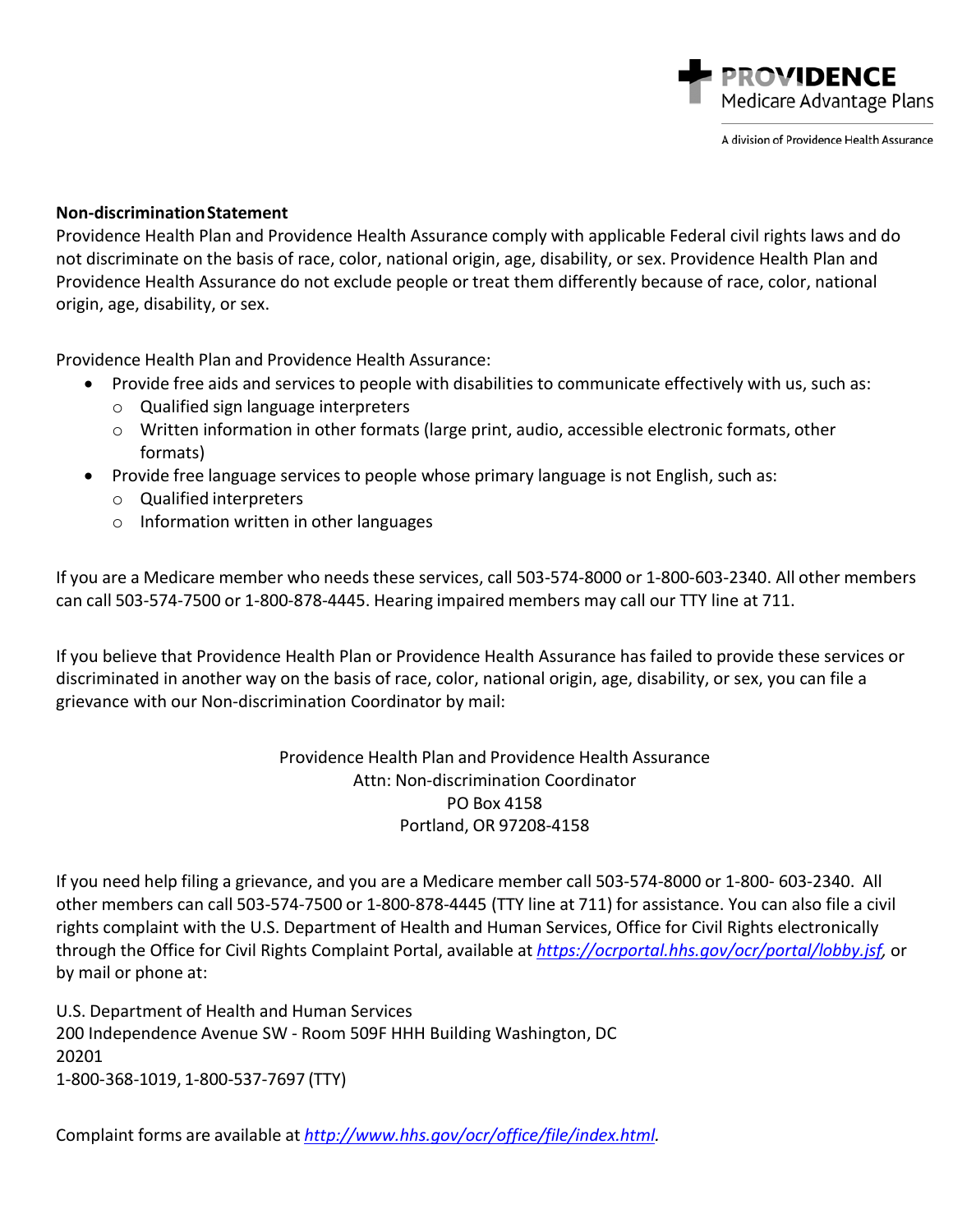## **Language Access Information**

ATTENTION: If you speak English, language assistance services, free of charge, are available to you. Call 1‐800‐603‐2340 (TTY: 711).

**Spanish:** ATENCIÓN: si habla español, tiene a su disposición servicios gratuitos de asistencia lingüística. Llame al 1‐800‐603‐2340 (TTY: 711).

**Chinese:** 注意:如果您使用繁體中文, 您可以免費獲得語言援助服務. 請致電 1‐800‐603‐ 2340 (TTY: 711)

**Vietnamese:** CHÚ Ý: Nếu bạn nói Tiếng Việt, có các dịch vụ hỗ trợ ngôn ngữ miễn phí dành cho bạn. Gọi số 1‐ 800‐603‐2340 (TTY: 711).

**Korean:** 주의: 한국어를 사용하시는 경우, 언어 지원 서비스를 무료로 이용하실 수 있습니다. 1‐800‐ 603‐2340 (TTY: 711) 번으로 전화해 주십시오.

**Russian:** ВНИМАНИЕ: Если вы говорите на русском языке, то вам доступны бесплатные услуги перевода. Звоните 1‐800‐603‐2340 (телетайп: 711).

**Tagalog:** PAUNAWA: Kung nagsasalita ka ng Tagalog, maaari kang gumamit ng mga serbisyo ng tulong sa wika nang walang bayad. Tumawag sa 1‐800‐603‐2340 (TTY: 711).

**Ukrainian:** УВАГА! Якщо ви розмовляєте українською мовою, ви можете звернутися до безкоштовної служби мовної підтримки. Телефонуйте за номером 1‐800‐603‐2340 (телетайп: 711).

Mon-Khmer, Cambodian: ប្រយ័ត្ន៖ បើសិនជាអ្នកនិយាយ ភាសាខ្មែរ, សេវាជំនួយផ្នែកភាសា ដោយមិនគិតាណ្ឌូល គឺអាចមានសំរាប់បំរើអ្នក។ ចូរ ទូរស័ក្ត

।។

1-800-603-2340 (TTY: 711)

**Japanese:** 注意事項:日本語を話される場合、無料の言語支援をご利用いただけます1‐800‐603‐2340 (TTY:711)まで、お電話にてご連絡ください.

**Amharic:** ማስታወሻ: የሚናገሩት ቋንቋ ኣማርኛ ከሆነ የትርጉም እርዳታ ድርጅቶች፣ በነጻ ሊያግዝዎት ተዘጋጀተዋል፡ ወደ ሚከተለው ቁጥር ይደውሉ 1‐800‐603‐2340 (መስማት ለተሳናቸው: 711).

**Cushite (Oromo):** XIYYEEFFANNAA: Afaan dubbattu Oroomiffa, tajaajila gargaarsa afaanii, kanfaltiidhaan ala, ni argama. Bilbilaa 1‐800‐603‐2340 (TTY: 711).

## **Arabic:**

ملحوظة: إذا كنت تتحدث انكر اللغة، فإن خدمات المساعدة اللغوية تتوافر لك بالمجان. اتصل برهَم 2340-603-1-200 (رقم هاتَف الصم والبكم: (711 :TTY).